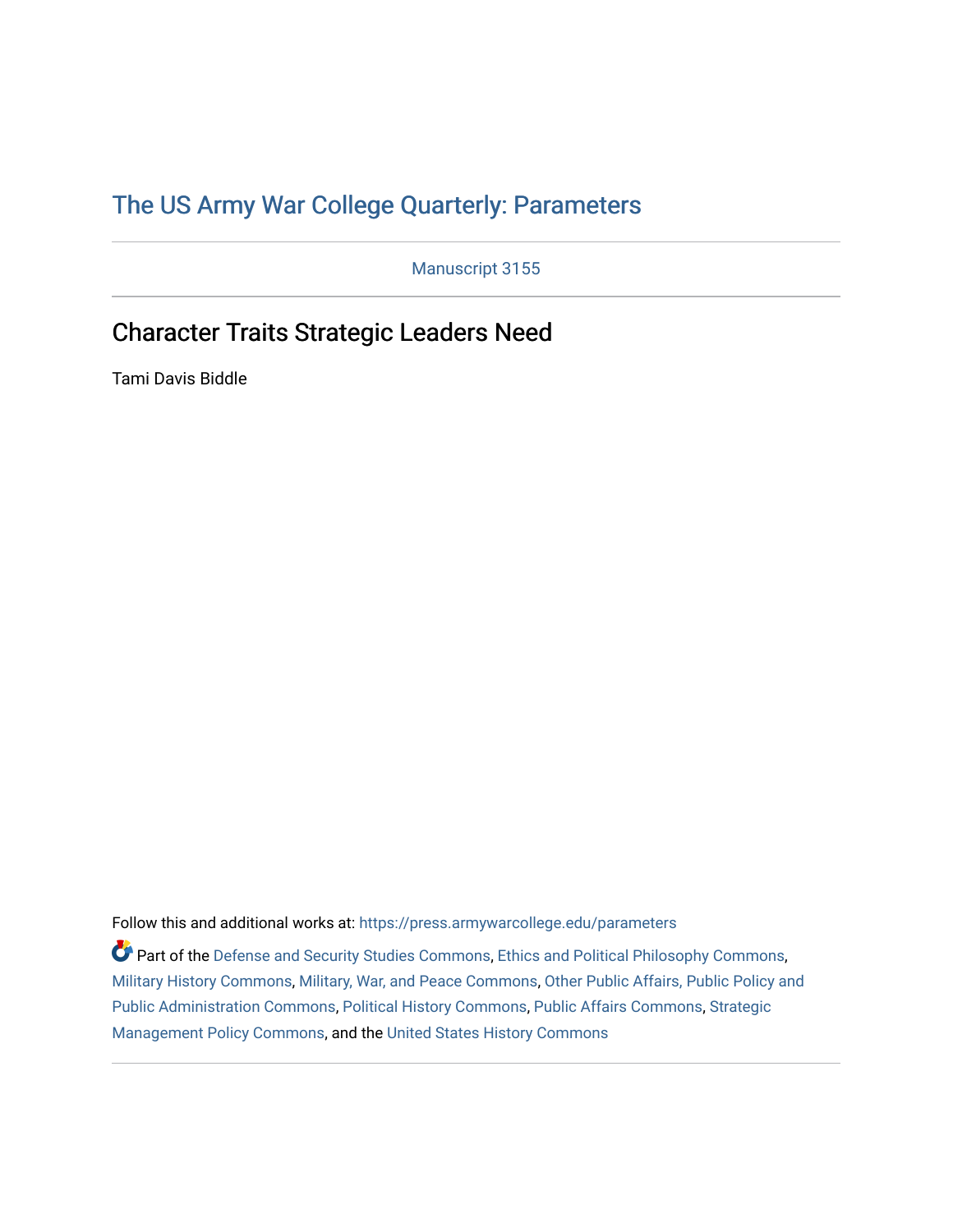## **Character Traits Strategic Leaders Need**

Tami Davis Biddle ©2022 Tami Davis Biddle

ABSTRACT: Strategic leaders must possess a range of skills to work successfully in complex environments. To use those skills to best effect, they rely on character traits that enhance the likelihood of their effectiveness as leaders and maximize their success when working in teams. Certain character traits facilitate work in demanding settings that rely heavily on communication, integration, and cooperation. Programs designed to educate senior leaders must help future national security professionals identify these character traits and then practice and hone them. Highlighting individuals with challenging roles in World War II, this essay analyzes the character traits that enabled them to succeed in their work.

**Key words: character, leadership, self-awareness, effectiveness, self-development**

Then national security professionals develop and implement strategy, they are engaged in an intensely analytical and human activity. While a strategist's successful practice requires an understanding of logistics and geogr they are engaged in an intensely analytical and human activity. While a strategist's successful practice requires an understanding of logistics and geography, for instance, it also requires a sound grasp of human perception and decision making. Strategists must be broadly educated; they must be able, in particular, to grasp and analyze readily the complex environments in which they work. However, as they look outward, they must also look inward to develop a sense of themselves—including their strengths and weaknesses and ability to work in groups, among allies, and across key networks. Since strategy demands cooperation and coordination among many actors, its success depends heavily on leadership and communication. Yet undergirding these—and the skills they require—are important elements of character.<sup>1</sup>

Any curriculum designed to teach national security professionals to be successful strategic leaders should incorporate lessons that heighten their self-awareness and give them time to understand and appreciate the elements of character that have served them well so far in their careers. They must also be given opportunities to reinforce these attributes and develop the new ones they will need in the future. This article identifies the most essential elements of character needed by strategists. Working at the senior level of the American professional military education system for 20 years, I developed a strong sense of the skills and abilities my students would

<sup>1.</sup> On strategic leadership, see *Strategic Leadership: Primer for Senior Leaders*, 4th ed., Department of Command, Leadership, and Management, US Army War College (Carlisle, PA: Strategic Studies Institute, 2019). For material related to ideas in this essay, see chapter 7, "Senior Leader Character," by Maurice L. Sipos, Nate Hunsinger, and Peter R. Sniffin.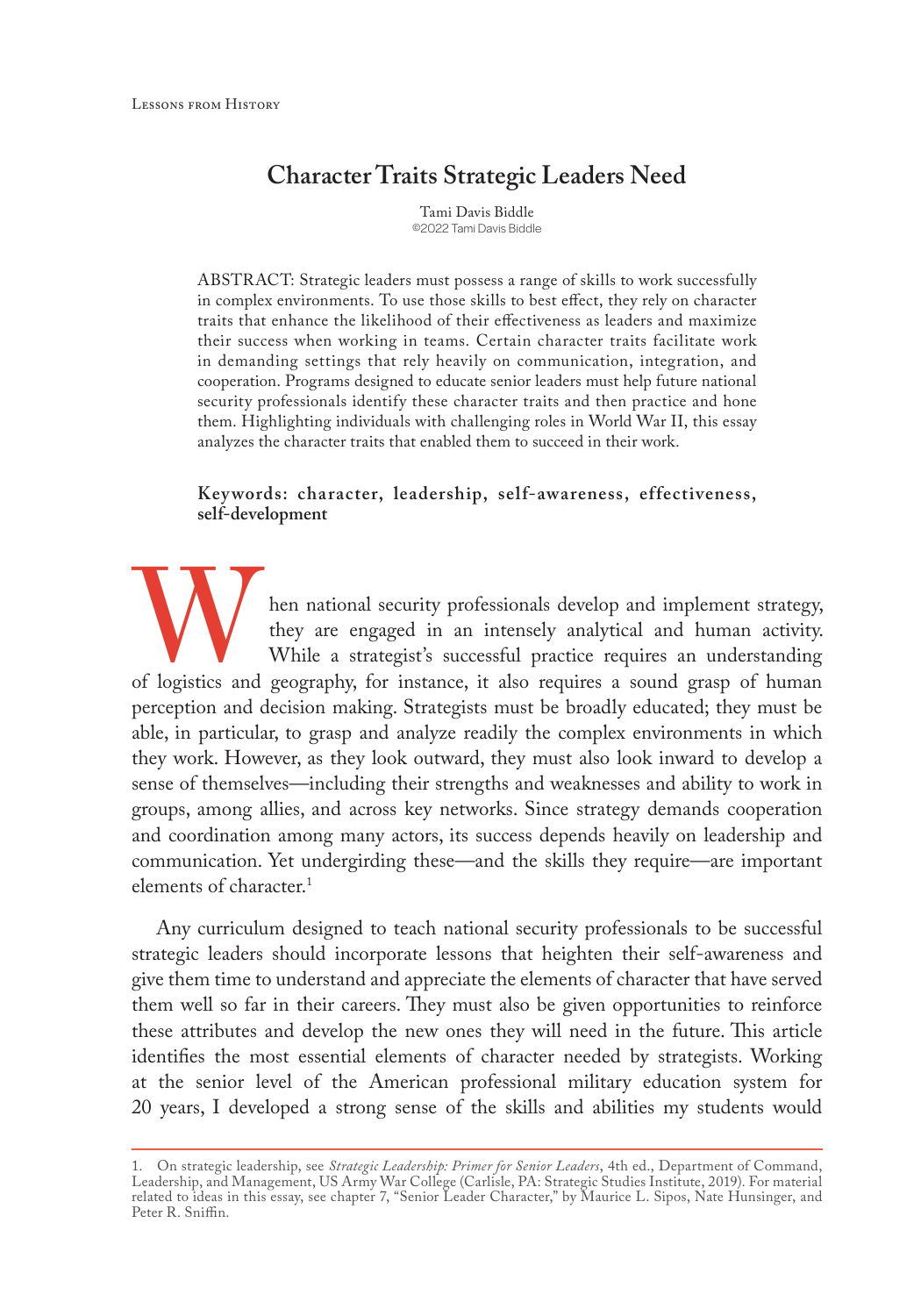need for success. These skills were supported and facilitated by personal attributes and qualities that might be thought of as "character."

Many individual elements of character, including honesty and integrity, are moral and ethical in nature; they support an individual's leadership ability by building a foundation upon which subordinates can place their trust. Other qualities, such as a willingness to accept responsibility, have an important ethical component but are not strictly ethical in nature. A third set of attributes is most closely related to perception, analytical skill, and cognitive ability. These elements can be highlighted, discussed, and reinforced in the classrooms so that students hone and refine the strengths they will rely upon when facing challenging tasks in the future.

Using historical case studies can be beneficial since they help national security professionals recognize the elements of character that influence a senior leader's likelihood of success in a given situation. Once the positive qualities are recognized and understood, they can be embraced and practiced. Additionally, the development of these elements of character will help these individuals successfully frame complex issues as members of strategy and planning teams. Drawing on the rich history of World War II, I identify several key leaders and highlight the character traits that helped them achieve success in the challenging roles they performed. By providing specific examples drawn from the not-so-distant past, I hope to offer future strategists a way to grasp and retain the information more readily than if it were presented solely in general or theoretical terms.

The first quality a strategist needs is the ability to discern what is salient in a given situation. In a complex scenario, where many problems are intertwined and competing for attention, it is difficult to see right to the heart of the matter and then discern how to make ways and means match desired ends. Yet, this is an essential skill for creating, articulating, and implementing strategy. While more instinctive for some than others, this ability can be learned and developed with practice. It demands focus and a keen analytical sensibility. An able strategist will help others to stay fixed on the core elements of the problem at hand.

Harry Hopkins, the closest adviser and confidant of President Franklin D. Roosevelt (FDR), was noted for his qualities of discernment, and FDR gave Hopkins a central role in the "New Deal" program aimed at coping with the worst effects of the Great Depression. As war engulfed the world, Hopkins took a leading role in US national security, and the US relationship with its World War II allies. Traveling often to meet with key leaders, he became the eyes and ears of a president with limited mobility. British Prime Minister Winston Churchill formed a bond with Hopkins that helped facilitate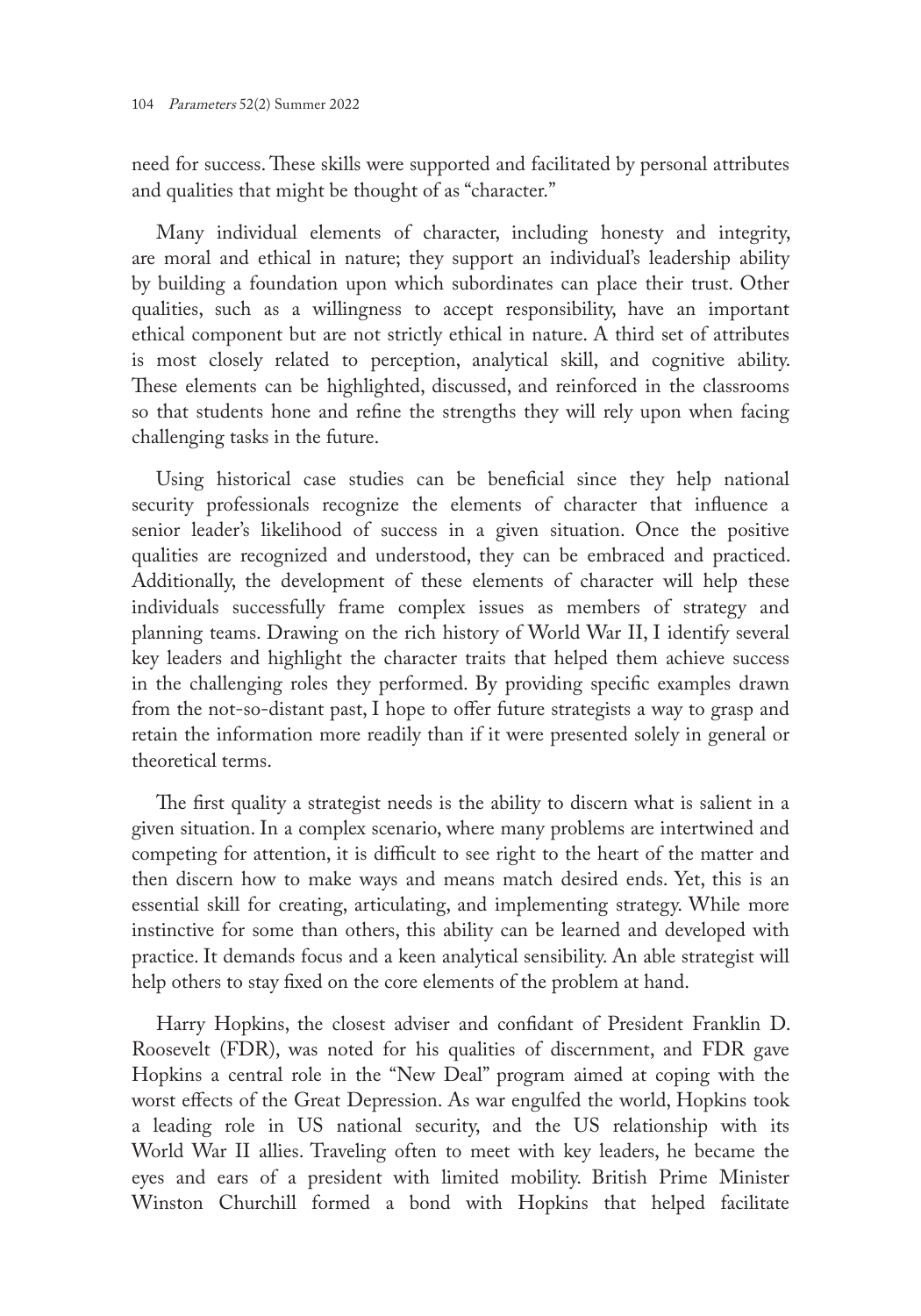Anglo-American relations throughout World War II. In tribute to Hopkins' bird-dog ability to find the objective and stay fixed on it, Churchill named him "Lord Root of the Matter."

While chief lend-lease administrator in the early years of the war, Hopkins was responsible for ascertaining the most urgent needs of the allied leaders fighting Hitler, to include weapons, equipment, and materials. After discerning these needs, often in face-to-face talks with leaders, Hopkins had to make the case for them in the highest councils in Washington, DC. In addition, Hopkins helped prepare the president for summit meetings and wartime conferences, and, while attending those with the president, would ensure the most pressing and consequential issues were prioritized and given full attention by senior decisionmakers. When Hopkins was awarded the Distinguished Service Medal after the war, the citation noted the "piercing understanding" he had displayed in tackling the many strategic problems posed by the war.<sup>2</sup>

Two other qualities Hopkins possessed in abundance were determination and commitment. Strategists need these qualities to initiate and sustain allconsuming projects that will be buffeted by many winds and subject to frequent change due to adaptive enemies, contingencies, and forces that strategists cannot wholly control. Hopkins, plagued by poor health and the acute aftereffects of surgery for stomach cancer in 1937, carried out his weighty tasks with a determination that belied his physical condition. Indeed, the greater the burden upon him, the more he seemed able to transcend the limits of his frail body.<sup>3</sup> General George C. Marshall remarked that Hopkins, through his energy, determination, and unflagging commitment to the way forward, "rendered a service to his country which will never even vaguely be appreciated."4 In a deft sketch, Churchill said Hopkins was "a crumbling lighthouse from which there shown the beams that led great fleets to harbor."5

Strategists work within complex networks of actors, agencies, and stakeholders; they must win and hold the trust of others. This trust, in turn, enables them to influence others and develop successful initiatives. Marshall, who served as Chief of Staff of the Army during World War II, had impeccable integrity that earned him the respect and trust of those with whom he worked. No one who knew Marshall ever believed his judgments or actions were self-serving, publicity-seeking, or narrowly-conceived.

<sup>2.</sup> For Churchill's characterization, see David Roll, *The Hopkins Touch* (New York: Oxford University Press, 2013), 87, 406 (quoted material on 406). The citation for Hopkins' Distinguished Service Medal is quoted in Robert Sherwood, *Roosevelt and Hopkins: An Intimate History* (rev. ed., New York: Grosset and Dunlap, 1950), 4.

<sup>3.</sup> Roll, *Hopkins Touch*, 43, 81.

<sup>4.</sup> Marshall quoted in Sherwood, *Roosevelt and Hopkins*, 1.

<sup>5.</sup> Churchill quoted in Roll, *Hopkins Touch*, 409.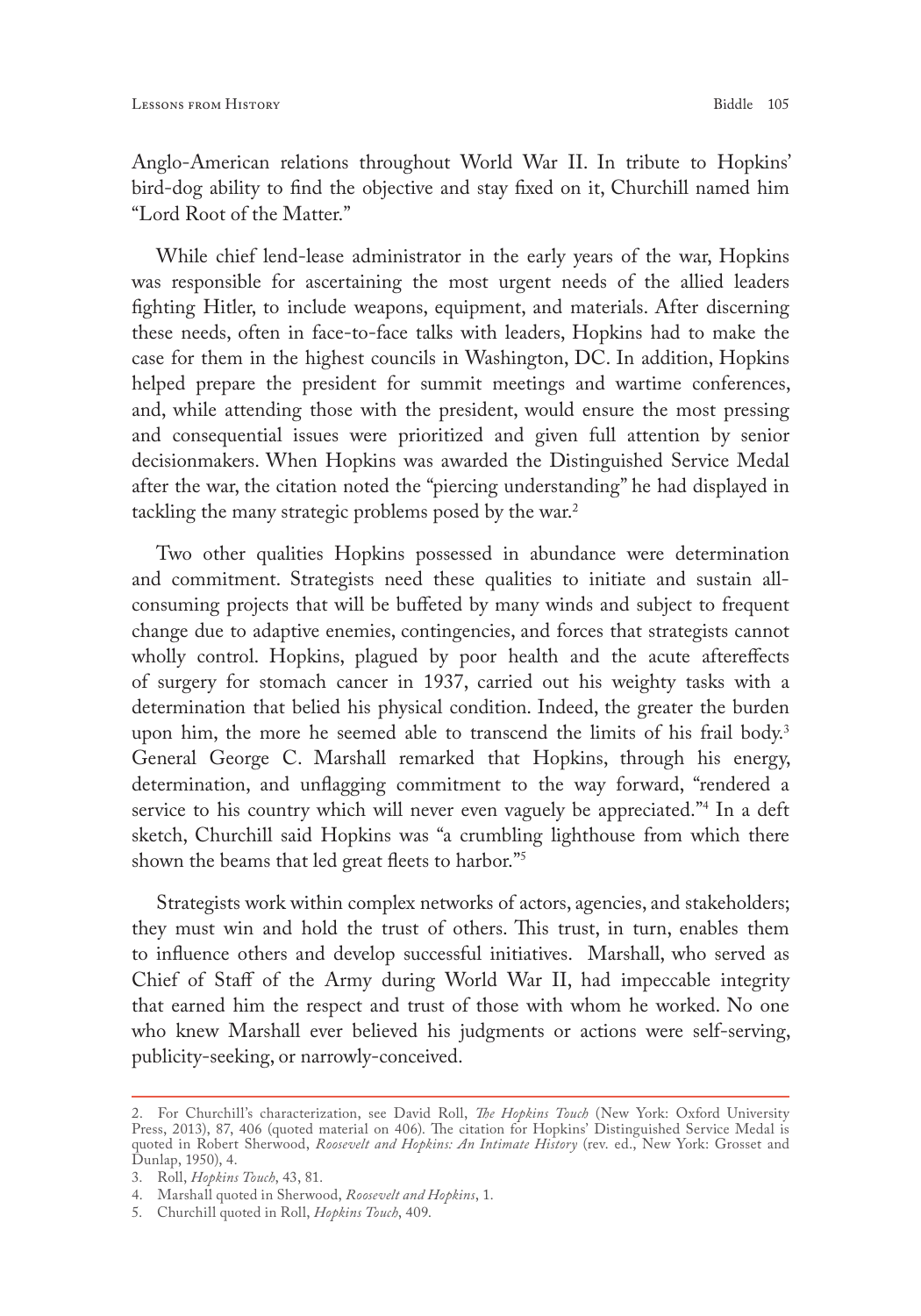Marshall could speak with frankness and authority in the highest councils and win broad support for his decisions. His colleagues had faith his behavior was motivated only by pursuit of the nation's good.6 He was able to tell the president hard truths about the need to improve the functioning of the military services rapidly by giving them the resources they needed to defend the nation. Additionally, he dramatically restructured a stale, bureaucratic interwar army by pulling in talented new leaders and relieving those who had outlasted their usefulness. As a senior leader in the newly formed Joint Chiefs of Staff, Marshall made key decisions about the allocation of resources among competing services and commanders who often fought over those resources.

A successful strategist must have self-confidence, since this quality enables decisiveness in times of trial and crisis; however, it must be tempered by humility. If self-confidence errs toward arrogance, it becomes suspect—even poisonous. Born into wealth and high social standing, Roosevelt had the confidence and shrewdness possessed by most successful politicians.7 He also bore an acute physical burden brought on by polio in young adulthood. Illness strengthened his determination, but it also humbled him and helped inoculate him against overweening arrogance, even while he served as president of the United States. It also enabled him to feel empathy for others who suffered. This capacity for empathy, in turn, helped FDR during the Great Depression when he battled vast unemployment and mass misery. The New Deal, designed to relieve national suffering, and restore confidence in the nation's financial system, was a jolt to Americans who believed the national government should play only a very small role in the lives of citizens. Roosevelt, therefore, had to contend with numerous critics in Congress and the press—and among businesses, local politicians, and local government agencies opposed to change. As fire tempers steel, these experiences prepared him for the even greater challenges he faced during World War II.8

An ability to overcome hardship also builds courage, another essential quality for the strategist. In one of the most powerful statements in *On War*,

<sup>6.</sup> On Marshall, see the multiple volumes by his biographer: Forrest C. Pogue, *George C. Marshall: Education of a General, 1880–1939* (New York: Viking Adult, 1963); Forrest C. Pogue, *George C. Marshall: Ordeal and Hope, 1939–1942* (New York: Viking Press, 1967); and Forrest C. Pogue, *George C. Marshall: Organizer of Victory, 1943–1945* (New York: Viking Press, 1973). See also Mark Stoler, *George C. Marshall: Soldier-Statesman of the American Century* (Farmington Hills, MI: Twayne Publishers, 1989); Ed Cray, *General of the Army: George C. Marshall, Soldier and Statesman* (New York: W.W. Norton, 1990); and Eric Larrabee, "Marshall" in *Commander in Chief: Franklin Delano Roosevelt, His Lieutenants and Their War* (New York: Simon & Schuster Inc., 1987), 96–115.

<sup>7.</sup> Robert Dallek, *Franklin D. Roosevelt: A Political Life* (New York: Viking/Penguin Random House LLC, 2017).

<sup>8.</sup> See Dallek, *Franklin D. Roosevelt*, 74–100, which discusses his polio. On FDR during the Great Depression and World War II, see David M. Kennedy, *Freedom from Fear: The American People in Depression and War, 1929-1945* (New York: Oxford University Press, 1999); and Doris Kearns Goodwin, *No Ordinary Time: Franklin and Eleanor Roosevelt, The Home Front in World War II* (New York: Simon & Schuster Inc., 1994).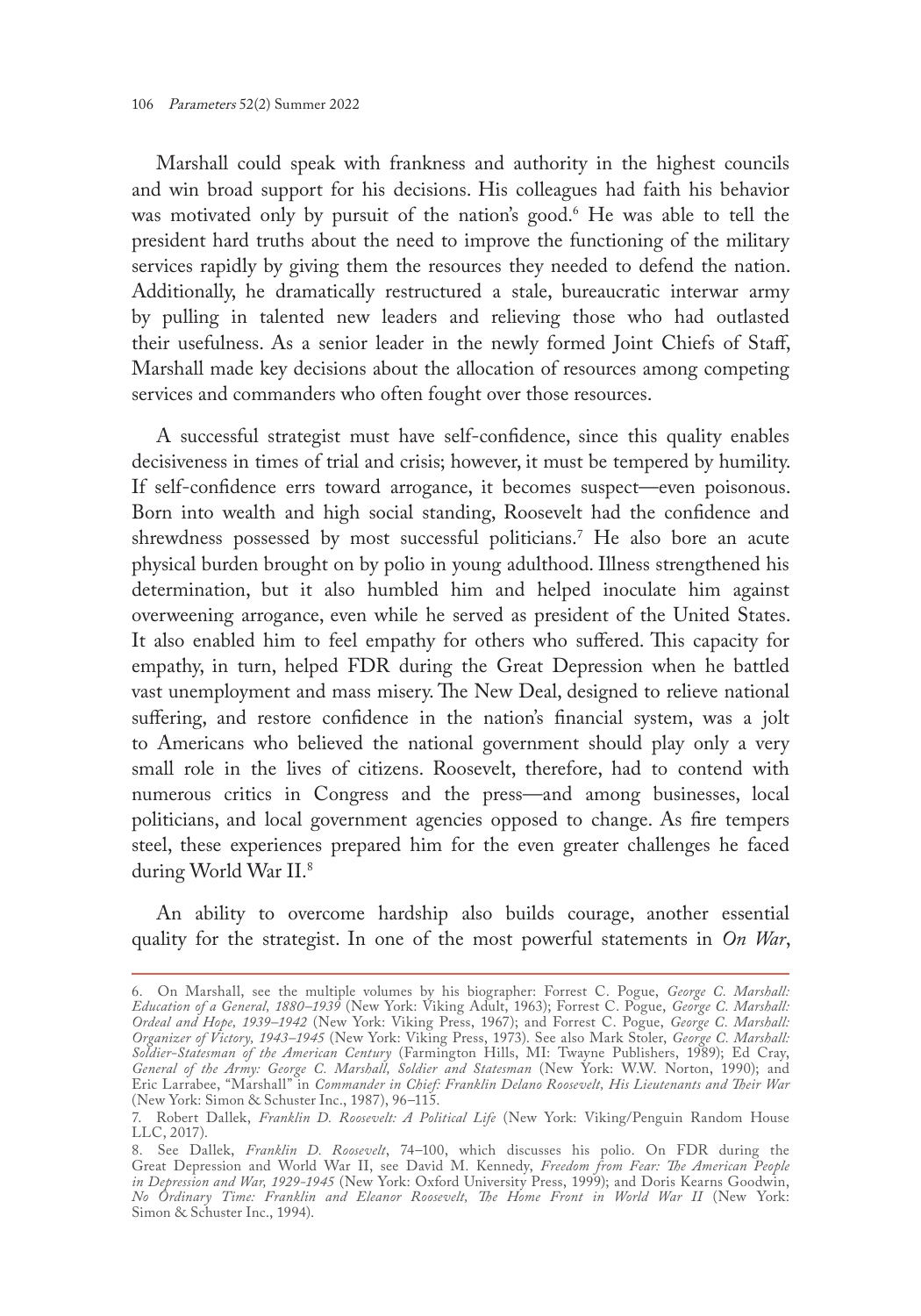Clausewitz observed that courage was of two kinds: "courage in the face of personal danger, and courage to accept responsibility, either before the tribunal of some outside power or before the court of one's own conscience."9 Those who serve successfully in the military learn quickly that great leaders need both physical courage and the courage to accept responsibility. Courage enables leaders to make and live with choices that involve the highest possible stakes and allows them to handle and even thrive in fraught and dangerous environments while inspiring others to do the same.

Before troops landed in Normandy in June 1944, Supreme Allied Commander Dwight D. Eisenhower drafted a letter to be sent if the assault failed. It read:

Our landings in the Cherbourg-Havre area have failed to gain a satisfactory foothold. I have withdrawn the troops. My decision to attack at this time and place was based on the best information available. The troops, the Air and the Navy, did all that bravery and devotion to duty could do. If any blame or fault attaches to the attempt, it is mine alone.

He revised the first draft of his second sentence, changing it from "the troops have been withdrawn" to "I have withdrawn the troops." This change from the passive to the active voice highlights his willingness to carry the full weight of responsibility on his shoulders. The brief statement is a marvelous example of leadership that jumps off the page and wins instant respect. Words matter, and in a situation with the highest possible stakes, the individual in charge had the courage to accept responsibility fully.<sup>10</sup>

The strategist, whether military or civilian, must be constantly aware that each strategic decision, particularly in crisis and/or war, may involve life and death and affect the lives of others for generations to come. Field Marshal Sir William Slim, Britain's talented World War II commander who took on a nearly hopeless situation in Burma and turned it around, also divided courage into two types: physical courage and moral courage. Of the latter, he wrote: "Moral courage simply means that you do what you think is right without bothering too much about the effect on yourself. . . . You must be as big as your job and you must not be afraid of losing it."<sup>11</sup>

Leaders entrusted with weighty decisions must also have the humility to adjust course or change direction if new information and evidence require it.

<sup>9.</sup> Carl von Clausewitz, *On War*, trans. and ed. by Michael Howard and Peter Paret (Princeton, NJ: Princeton University Press, 1976), 101.

<sup>10.</sup> Dwight D. Eisenhower, "'In Case of Failure' Message, 6/5/1944," US National Archives Docs Teach (website), accessed December 10, 2021, [https://www.docsteach.org/documents/document/in-case-of-failure.](https://www.docsteach.org/documents/document/in-case-of-failure) 11. For the quote, William Slim, "Higher Command in War" (speech, Army Command and General Staff College, April 1952) reprinted in *Military Review* (May 1990), 13.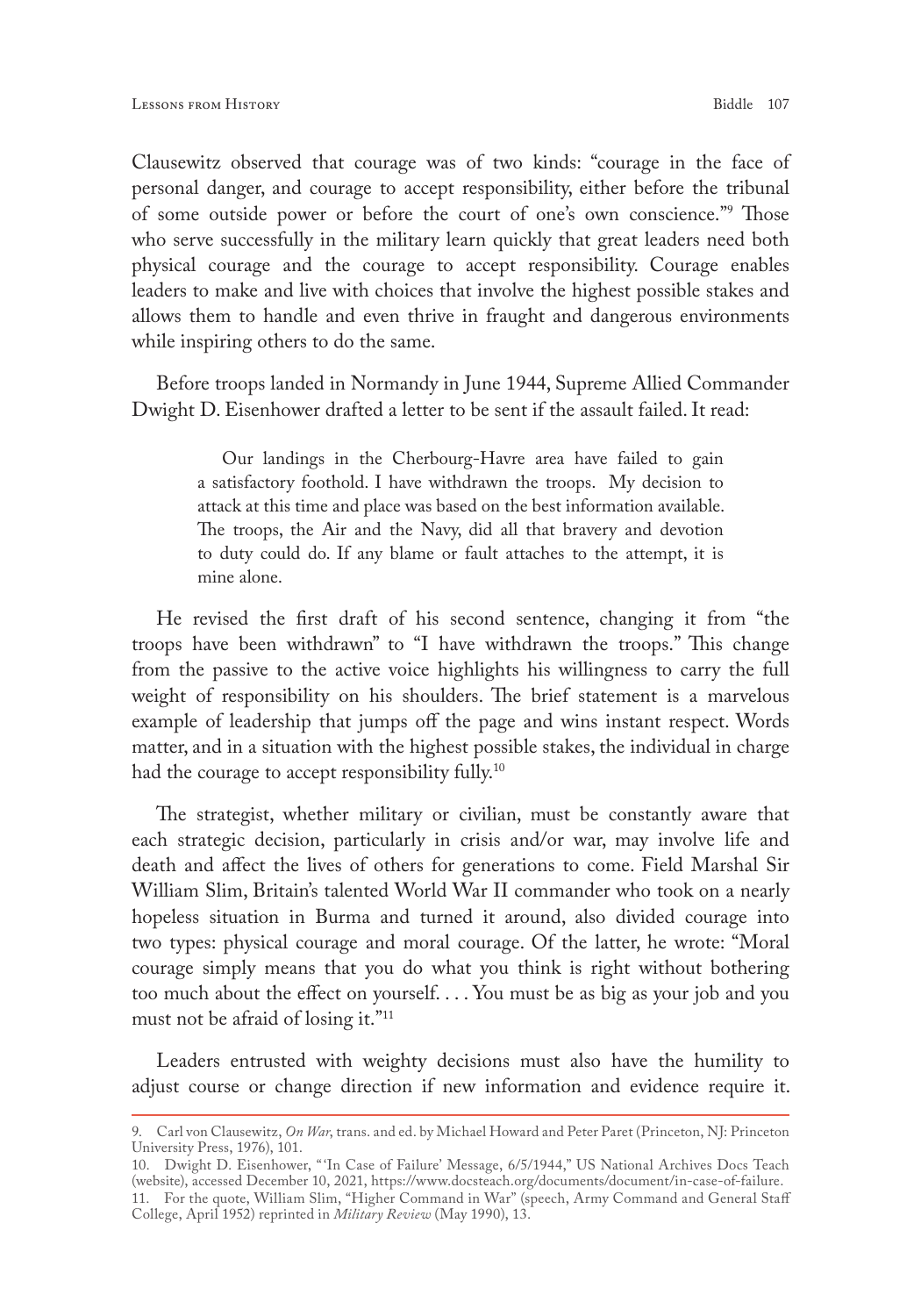Here humility facilitates and pairs with a particular kind of courage. Those who dig so deeply into a position that they never change their minds will be a liability in the fluid and dynamic world of strategy, where leaders must constantly reassess their assumptions, and weigh outcomes against expectations. In a speech delivered at the US Army Command and General Staff College, Slim argued that where events develop and change quickly, as in war, one must possess an openness to new information. He explained, "What you have to cultivate is imagination, but a controlled imagination, and a flexibility of mind. There is an obvious conflict between flexibility of mind and strength of will. You have to be very careful to see that your strength of will does not become just obstinacy, and your flexibility of mind does not become mere vacillation."12 Slim understood the challenge here: on the one hand, leaders are told they must commit themselves fully to what they believe is the best course of action; on the other hand, they must be adroit and adaptive. Despite this seeming paradox, Slim believed leaders at the highest levels must cultivate a willingness to tack in a new direction if the wind changes. Inflexibility or brittleness when clear evidence warrants change is a sign of insecurity. Genuinely self-confident leaders are willing to adjust when sound and sufficient information tells them to do so.

Slim also realized that when leaders cloud the truth, their subordinates will see through them. Military leaders feel this especially keenly, because soldiers will quickly sense any attempt to mask or manipulate reality. Drawing on his extensive experience, he argued that "when you are in command and things have gone wrong, there always comes a pause when your men stop . . . They don't say anything—they just look at you. It's a rather awful moment for the commander because then he knows that their courage is ebbing, their will is fading, and he has got to pull up out of himself the courage and the willpower that will stiffen them and make them go on." Slim insisted that no commander "would ever get over that moment unless he has the confidence of his men." This confidence derived from a "massive and simple honesty." He added: "All the really great commanders who have held their men have had it because the only foundations under man which will stand under great stress are the moral ones."13 Those trying to pick their way through wickedly difficult problems will face moments like this. They may not be as acute or consequential as they are on the battlefield, but they will occur nonetheless. In these moments, strategists will require the stores of honesty and integrity they have earned among those around them.

Slim's stress on moral foundations takes us back to honesty and integrity. Truth is the bedrock upon which rests all the moral and legal codes supporting

<sup>12.</sup> Slim, "Higher Command in War," 15.

<sup>13.</sup> Slim, "Higher Command in War," 16–17.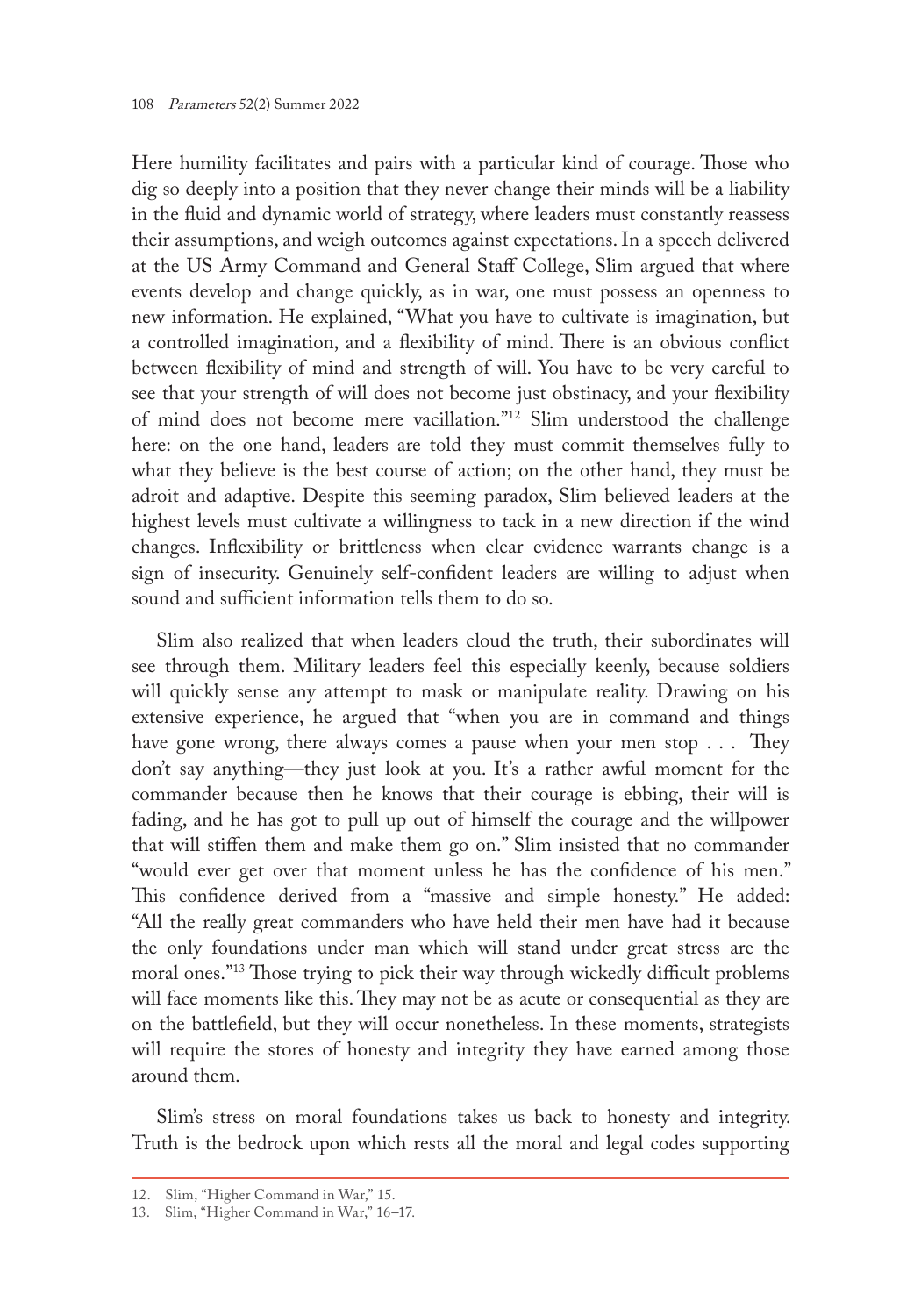advanced societies. Attesting to the truth of a statement, either by giving one's word or by signing one's name to a document, has moral and legal standing. Both adherence and enforcement of laws make possible predictability and thus social advancement. Based on collective, widely supported interpretations of justice, codified standards and practices offer progress and security for political communities. Foundational documents such as the Magna Carta, and singularly important practices as habeas corpus, reflect the core principles that were the foundation stones of later democratic societies in Britain and the United States.

In early May 1940, Britain faced an existential crisis. With Germany in control of most of Europe, many British leaders felt there was no option but to seek terms with Hitler—even though they understood by then how little they could rely on any agreement with him. Soon-to-be British Prime Minister Churchill argued otherwise. Facing his fears of what lay ahead, he rallied the British people on behalf of a noble cause, arousing in his countrymen an instinctive desire for justice, independence, and self-determination—even if these would require great personal sacrifice. Remarking on Churchill's speech of May 13, 1940, the *Philadelphia Inquirer* observed on its editorial page: "He proved in this one short speech that he was not afraid to face the truth and tell it. He proved himself an honest man as well as a man of action. Britain has reason to be enheartened by his brevity, his bluntness, and his courage."14 Above all, Churchill persuaded his countrymen that even if the fight proved to be long and hard, fighting for these principles was the only choice that would rest easily on the British conscience. By accepting Churchill's arguments, the British people could steel themselves and embrace a necessary battle.

Early on, a handful of others shared this courage and forthrightness in the face of the Nazi threat. Though she is not a household name, American writer Dorothy Thompson should be remembered for her clear-eyed and fearless writing about Nazism, which predated Churchill's speeches. In her outspoken, prescient columns and radio speeches of the 1930s, Thompson sounded the klaxon about Hitler and the threat he posed to the world. She argued Nazism placed will above reason and appealed unremittingly "to totem and taboo; elevating tribal fetishes; subjugating and destroying the common sense that grows out of human experience." She explained that both lying and bullying were central to the movement Hitler had created in Germany; the Nazis would erode Enlightenment principles and moral values and would be a direct threat to democracy. For National Socialists, she explained, "the Lie is openly accepted

<sup>14.</sup> Editorial quoted in Max Hastings, *Finest Years: Churchill as Warlord, 1940-1945* (London: HarperPress, 2009), 13; see also Jon Lukacs, *The Duel: The Eighty-Day Struggle between Churchill and Hitler* (New Haven, CT: Yale University Press, 1990); and on effective communication, see Tom Galvin, *Communication Campaigning: Primer for Senior Leaders* (Carlisle, PA: US Army War College, Department of Command, Leadership and Management), [https://publications.armywarcollege.edu/pubs/3675.pdf.](https://publications.armywarcollege.edu/pubs/3675.pdf)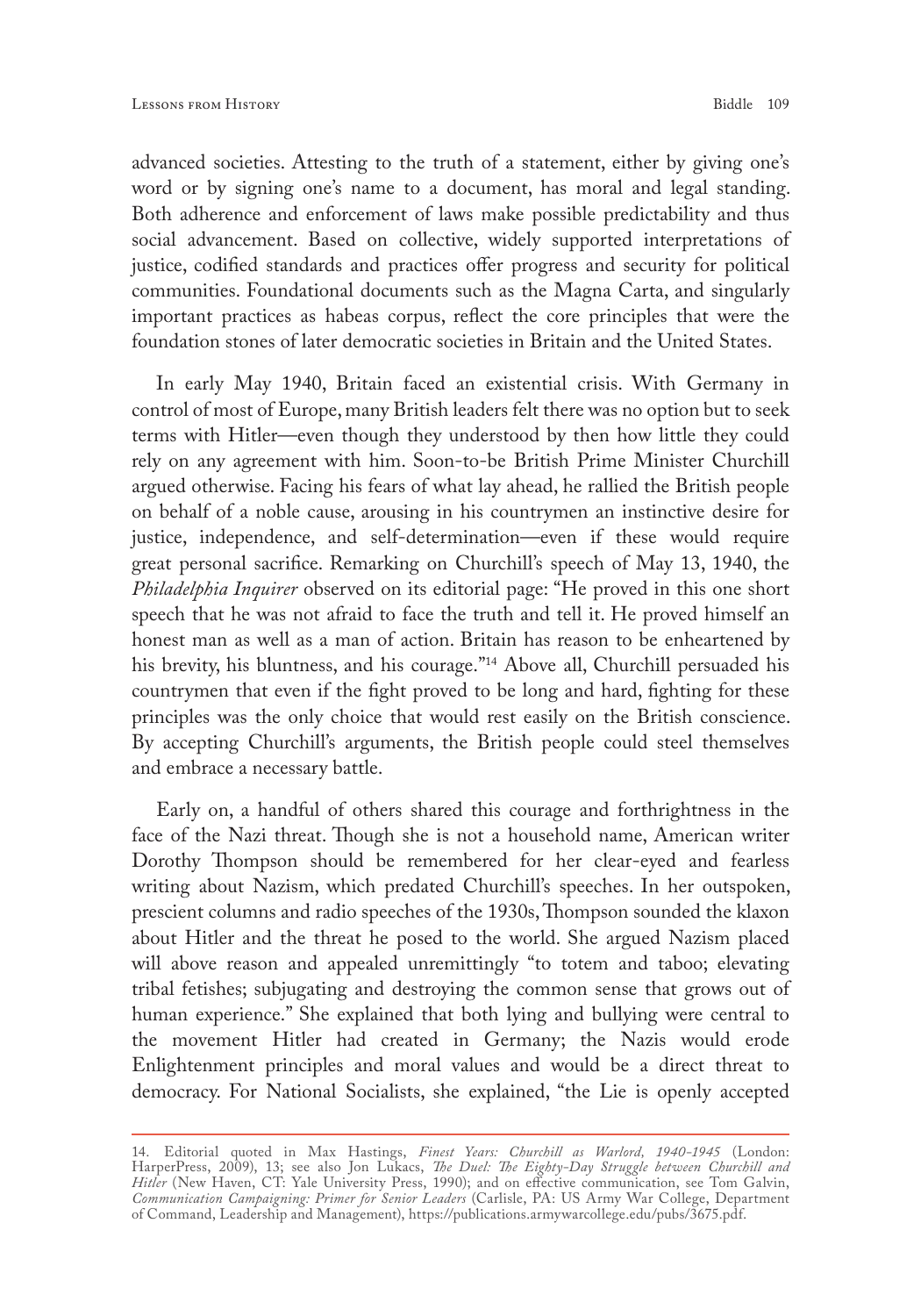as a useful means to an end." Nazism, she argued emphatically, could not be appeased—only opposed—since appeasement "would only strengthen it, never satisfy it, and breed in it an enormous mocking contempt for the world it would destroy."15

Thompson forced herself to face things others at the time refused to countenance. Her biographer Peter Kurth noted that in early 1933 in Germany, she had "with unbelieving eyes" witnessed the seduction of a nation, the triumph of "hatred, envy, greed, vanity, and cheap heroics." She said what others would not say, that "post-war Europe was finished, and pre-war Europe had begun . . . the boiling kettle had exploded."16 Yet, Thompson avoided despair: "To be conscious of serious danger, and to be ready to look it in the eye, is not pessimism. It is the way one gathers one's strength. For when one looks it in the eye, it becomes, interestingly enough, less ominous." She was forthright and powerful, too, in her arguments against American isolationism, insisting the United States was "not a forgotten Elysian island." She argued:

Our two oceans connect us with the rest of the world; they do not separate us. . . . They protect us, still, from armed attack upon our soil, but they do not protect us from assaults upon our economy or upon the public mind. They in no way relieve us of the responsibility of doing everything that a great nation can do to maintain a world order in which the interests of its people, and the values they cherish, can survive and improve.<sup>17</sup>

Implementing strategy requires immense energy, determination, and resiliency in the face of setbacks. Despite the many doubts he faced privately during World War II, Churchill found courage in himself, and gave it a voice. His speeches moved a nation, instilling in the British people the grit, cohesion, and moral strength they needed to commit to an immense project requiring great and continuing sacrifice. They needed all of these in a harrowing war characterized by immense risks and (in the early years) aerial threats, and daunting land and naval defeats. In the realm of strategy, the stakes are rarely so high as they were for Britain in the first years of World War II, but every successful strategy will require the ability to cope with setbacks and nasty surprises.

In late 1943, during and after the Tehran Conference, where all three Allied leaders met for the first time, Churchill was burdened by two concerns: his acute fear a cross-Channel attack into France might fail and his worry over the looming threat of German "secret weapons." These burdens taxed his body, and,

<sup>15.</sup> Dorothy Thompson, *Let the Record Speak* (Boston: Houghton, Mifflin & Company, 1939), 3, 4.

<sup>16.</sup> Peter Kurth, *American Cassandra: The Life of Dorothy Thompson* (Boston: Little Brown and Company, 1990), 164.

<sup>17.</sup> Thompson, *Let the Record Speak*, 9.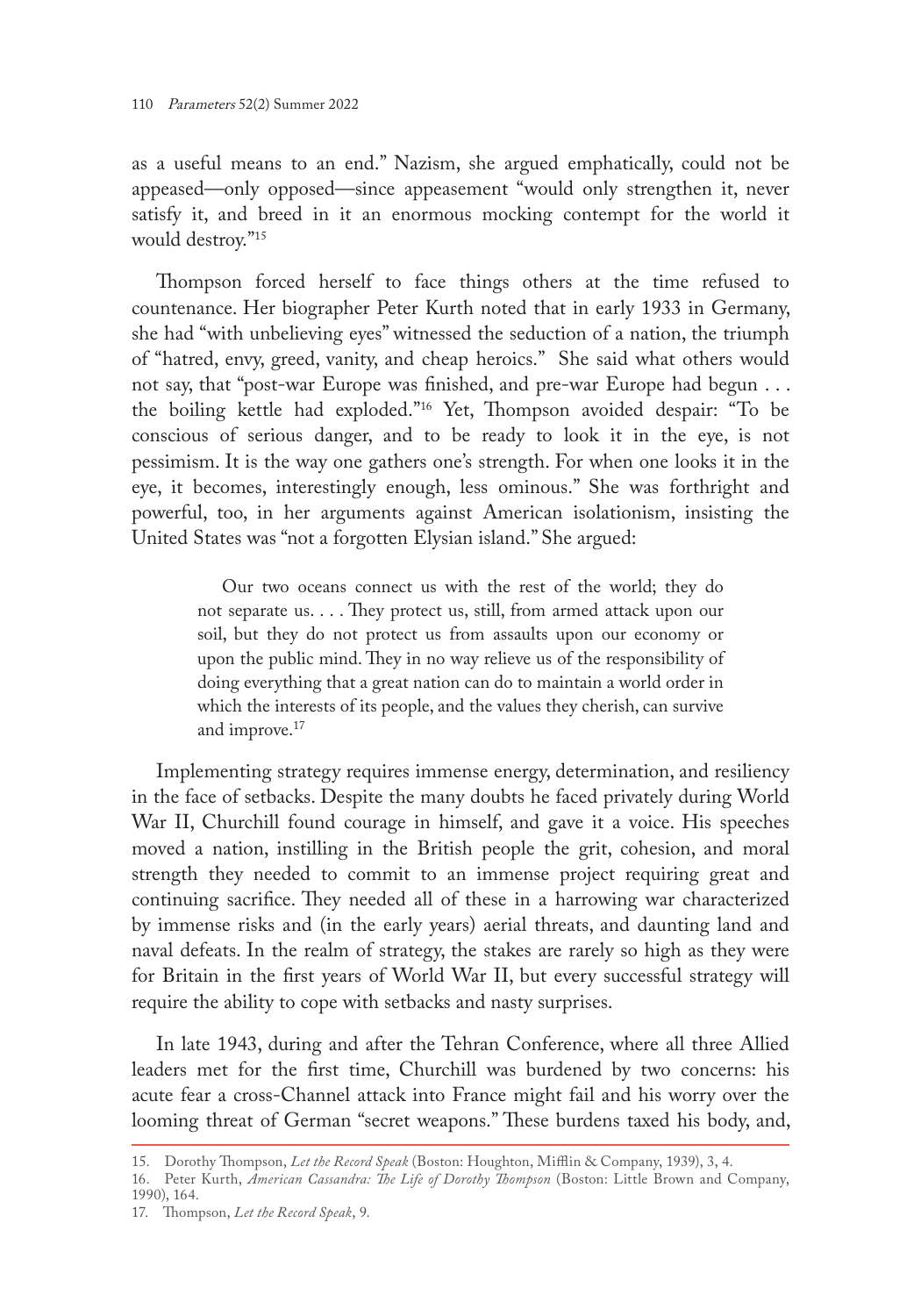in the wake of the summit, he succumbed to pneumonia and heart arrhythmia so acute he nearly died. Indeed, Lord Moran, Churchill's personal physician, noticed the physical impacts of stress on all three Allied leaders at that time. Nevertheless, each one rallied repeatedly throughout the war, finding the strength to lead their nations forward.18 Determination and a strong commitment to a cause can undergird physical strength and resiliency. In today's environment, with the relentless 24-hour news cycle, senior leaders must learn how to take care of themselves physically and emotionally, so they will have the endurance they need in crises and wars.

An able strategist will not only cultivate a broad worldview, but will seek advice from those who have knowledge and expertise on alternative perspectives. That expert knowledge, which comes through study and, if possible, the experience of living in a foreign culture, is invaluable. Some of the worst mistakes in the history of American national security occurred because decisionmakers did not take the time to understand what drove an adversary's behavior or chose to ignore those who had such insights. Indeed, a frequent cause of strategic setback is a propensity to "mirror image," to assume an adversary has a frame of mind similar to one's own. All actors in the international system, even close allies, have unique interests and priorities and will assess stakes and risks in unique ways. If strategists can see only their perspective, they are likely doomed to strategic failure. Moving beyond one's perspective is vital, but it requires a combination of broadmindedness, agile thought, and empathy. The latter, in particular, is crucial.

Field Marshal Sir John Dill, who headed Britain's wartime Joint Staff Mission to the Combined Chiefs of Staff in Washington, DC, is not well known today but he ought to be. Dill had been Chief of the Imperial General Staff during the first years of Britain's battle against Hitler, when the situation was relentlessly grim. During the interwar years, the British, unwilling to countenance another fight with Germany so soon after World War I, had not prepared themselves adequately to face the Nazi threat. Dill's job, therefore, had been exhausting and frustrating. In December 1941, as he was about to be replaced and sent to India as the governor-designate of Bombay, he was asked to travel to the United States with Churchill. The prime minister was anxious to hasten to Washington, DC, in the aftermath of Pearl Harbor to gain early influence on the Americans with

<sup>18.</sup> See Lord Moran, *Churchill at War, 1940-1945* (1966; repr. New York: Carroll & Graf Publishers, 2003), 170–91; on Roosevelt's health, see Rose McDermott, *Presidential Leadership, Illness, and Decision Making* (New York: Cambridge University Press, 2008), especially 83–117; and Tami Davis Biddle, "On the Crest of Fear: V-Weapons, the Battle of the Bulge, and the Last Stages of World War II in Europe," *Journal of Military History* 83, no. 1 (January 2019): 157–94.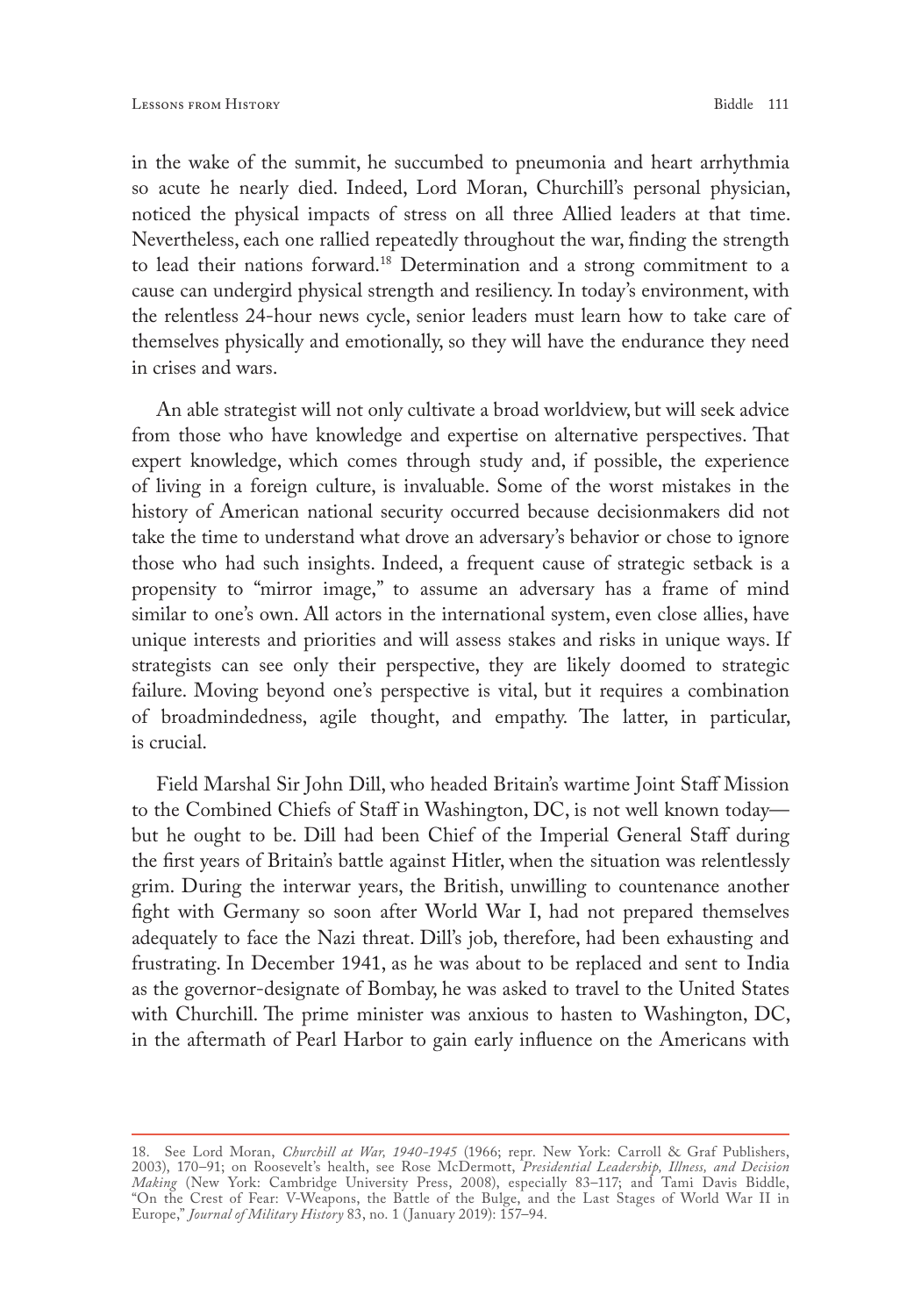respect to the grand strategy of the war. This last-minute decision to include Dill among the traveling party was contingent and providential.<sup>19</sup>

A mechanism for ongoing strategic cooperation between the British and the Americans would be required, and it made sense to set up a permanent mission in Washington, DC, to represent British views. The individual at the helm would need experience, wisdom, diplomatic instincts, impeccable integrity, and the ability to speak for the prime minister himself. Dill was selected for the position and stayed in Washington after Churchill sailed back to London in early 1942. Both Harry Hopkins and Marshall had met Dill on previous occasions and had formed a high opinion of him. Their enthusiasm and Hopkins's endorsement no doubt influenced Churchill's thinking on the matter. As it turned out, the role suited Dill's personality exactly and leveraged his greatest strengths, enabling him to become an immense and irreplaceable asset not only to the British but to the Americans as well.

Among Dill's talents were empathy and broadmindedness. Working closely with Marshall, he transmitted and translated British interests to the Americans and American interests to the British. Marshall found a kindred spirit in Dill a man who equaled him in integrity, loved and understood armies and army life, and could serve as the kind of sympathetic confidant those in elevated positions are rarely are fortunate enough to find. Dill had overseen the British military in the difficult early years of the war and understood the great pressures and the challenging, consequential choices and tradeoffs that Marshall faced.

Dill also assisted his American colleagues in coping with FDR's less-thanideal administrative instincts. When the president would convey information to Churchill he had not shared with his own chiefs, Dill's colleagues in London could relay the information to Dill, who could then share it with Marshall—giving the latter insight into the thinking of the US president he otherwise would not have had. In the view of one astute historian, Dill was the "fulcrum" of the combined machinery giving central direction to the war effort.<sup>20</sup>

Dill died of aplastic anemia on November 4, 1944, despite the most energetic efforts of the best American doctors available. On the day of Dill's memorial service, flags flew at half-mast throughout Washington, DC. The US Joint Chiefs of Staff were his pallbearers, and Dill was one of only a few foreign nationals to be buried in Arlington National Cemetery. The US Joint Chiefs of Staff

<sup>19.</sup> Alex Danchev, *Very Special Relationship: Field Marshal Sir John Dill and the Anglo-American Alliance, 1941-44* (London: Brassey's Defence Publishers, 1986); and Alex Danchev, "Being Friends: the Combined Chiefs of Staff and the Making of Allied Strategy in the Second World War," in Lawrence Freedman, Paul Hayes, and Robert O'Neill, eds., *War, Strategy, and International Politics: Essays in Honour of Sir Michael Howard* (Oxford, UK: Clarendon Press/Oxford University Press, 1992), 195–210. 20. Danchev, *Very Special Relationship*, 11.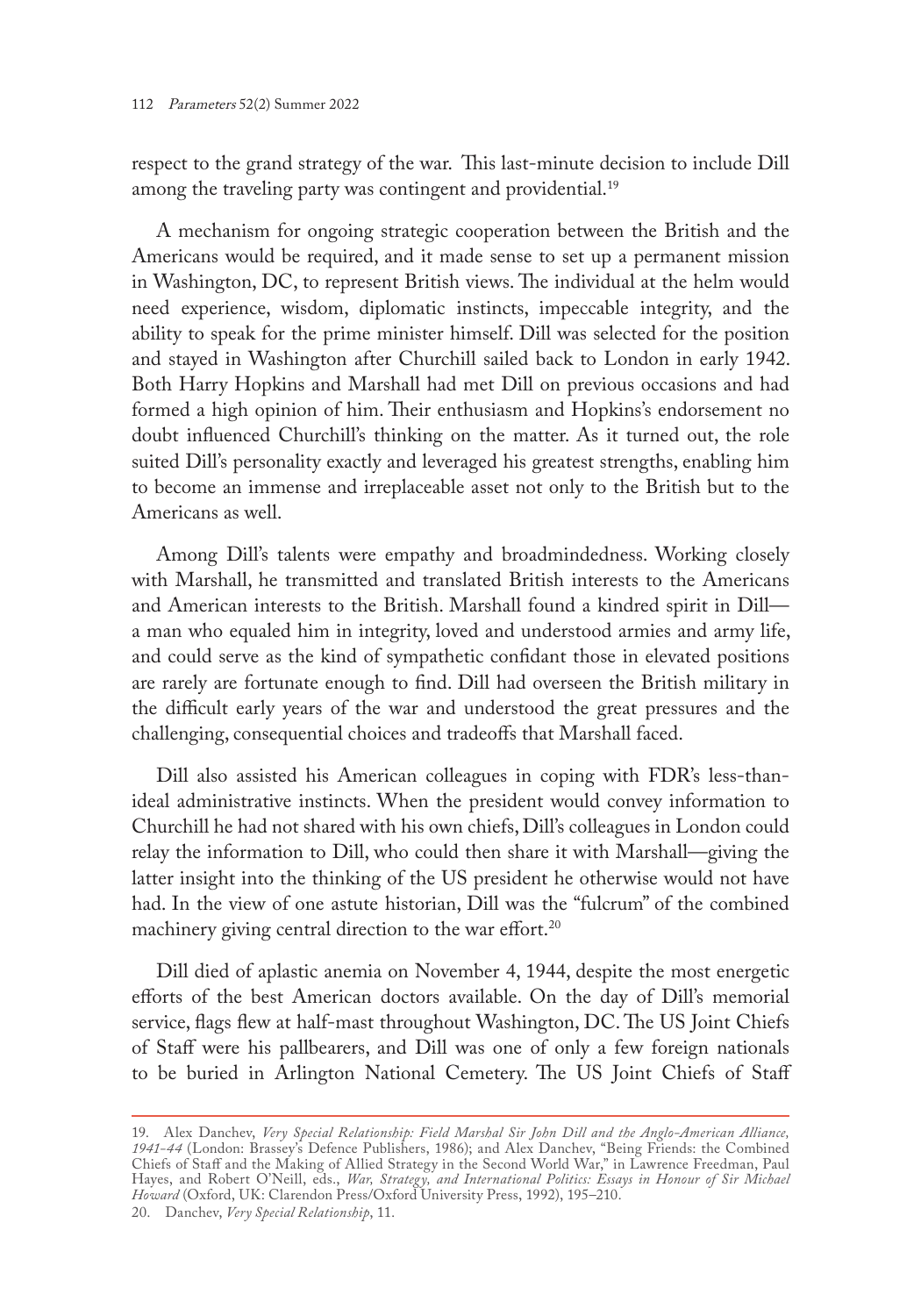told their British counterparts they "shared equally with you the loss to our combined war effort resulting from the death of Field Marshal Sir John Dill," and added: "His character and wisdom, his selfless devotion to the allied cause made his contribution to the combined British-American war effort of outstanding importance. It is not too much to say that probably no other individual was more responsible for the achievement of complete cooperation in the work of the Combined Chiefs of Staff."21

Six years later, an equestrian statue of Dill, meticulously overseen by Marshall, was erected on a beautiful site in the Arlington National Cemetery. On that occasion, Marshall, then-secretary of state, said in his dedication speech: "Here before us in Arlington, among our hallowed dead, lies a great hero, Field Marshall Sir John Dill. He was my friend, I am proud to say, and he was my intimate associate through most of the war years. I have never known a man whose high character showed so clearly in the honest directness of his every action. He was an inspiration to all of us."22 During the war, Marshall worked at the highest levels of grand strategic planning and implementation. Dill not only helped Marshall bear the weight of enormously consequential decisions but, through his "honest directness," he could help shape those decisions—and also serve as a model for those around him.

Finally, a strategic leader can benefit from a sense of humor, or simply an appreciation of humor. A sense of humor will not only support resiliency but can help create hope and sustain morale in challenging times.<sup>23</sup> Writing in 1944, E. E. Reynolds argued that FDR's "good fellowship, cheerful spirits, and ready laugh are great assets."24 In addition, those blessed with a sense of humor can help foster cohesion and loyalty within groups. The two exceptionally able men who, under Dill, initially ran the Secretariat of the Washington-based Combined Chiefs of Staff in World War II, US Brigadier General Walter Bedell Smith, and UK Brigadier Vivian Dykes, formed a close bond for many reasons, but one of them was a shared appreciation for humor. Dykes, in particular, had a sparkling wit, an easy and likable manner, and a talent for winning the loyalty of those around him. One colleague noted he was, "a grand man in a tight place."<sup>25</sup> He also possessed a remarkable talent for benign comic impersonation of some of the more irascible senior officers on the Combined Chiefs of Staff. Bedell Smith

<sup>21.</sup> Joint Chiefs of Staff to Chiefs of Staff, November 5, 1944, printed in the *New York Times* (November 19, 1944) and quoted in Danchev, *Very Special Relationship*, 3.

<sup>22.</sup> Marshall's Speech, November 1, 1950, printed in the *New York Times* (November 2, 1950) and quoted in Danchev, *Very Special Relationship*, 1.

<sup>23.</sup> There is extensive scientific and medical literature supporting the claim that humor and laughter are important for stress management. See "Stress Relief from Laughter? It's No Joke," [https://www](https://www.mayoclinic.org/healthy-lifestyle/stress-management/in-depth/stress-relief/art-20044456) [.mayoclinic.org/healthy-lifestyle/stress-management/in-depth/stress-relief/art-20044456](https://www.mayoclinic.org/healthy-lifestyle/stress-management/in-depth/stress-relief/art-20044456).

<sup>24.</sup> E. E. Reynolds, *Four Modern Statesmen* (Oxford, UK: Oxford University Press, 1944), 47.

<sup>25.</sup> Alex Danchev, *Establishing the Anglo-American Alliance: The Second World War Diaries of Brigadier Vivian Dykes* (London: Brassey's, 1990), 3.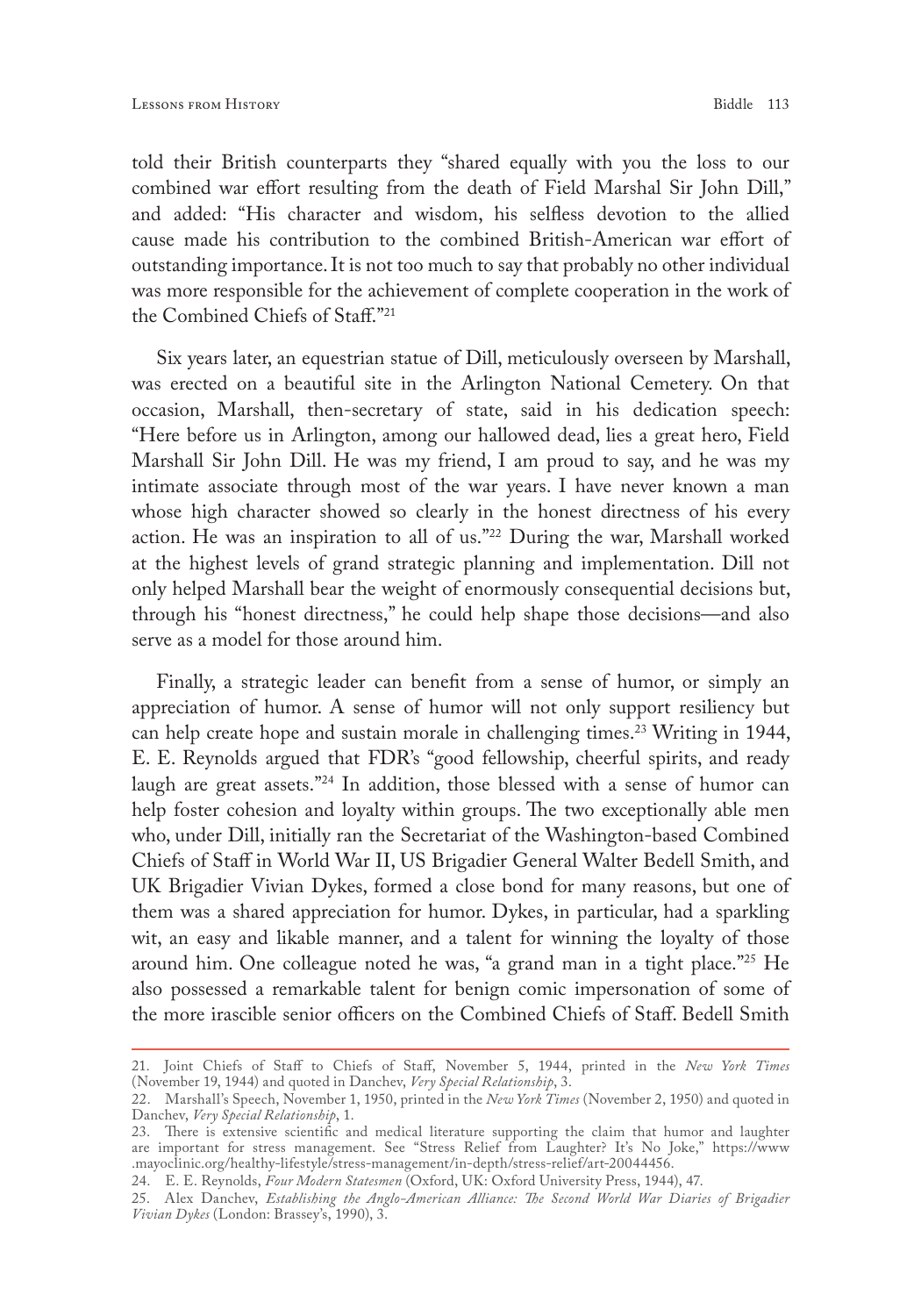and Dykes, "who worked at the very epicenter of Anglo-American decision making . . . swiftly established one of the keynote relationships of the military alliance."26 Dykes' conviviality, perceptiveness, and wit injected energy into long hours of stressful and often delicate work. Wit and humor became the lubricant that allowed smooth operations between Dykes, representing British interests, and Smith, representing American interests. Moreover, humor created a close tie between them. Their relationship proved crucial to moving the Anglo-American alliance onto a sound footing, thus facilitating the successful prosecution of the war in the longer term.

Qualities of character matter: integrity, honesty, determination, self-confidence, and the ability to see beyond one's own perspective are the core qualities that a strategist needs above all others. These qualities, along with an unfailing instinct for the most salient, relevant, and pressing elements of a complex problem, give the strategist a powerful tool kit. Strong communication skills are essential, but so too is the ability to build trust among subordinates, superiors, and peers. Great ideas brilliantly articulated will not be accepted unless their advocate is respected and trusted by those who will share and implement those ideas. Great administrative and planning skills are hollow unless they are accompanied by a capacity for empathy and broadmindedness.

It is rare to see all these abilities and qualities present equally in a single individual. However, strategy is never a solo endeavor. As the vignettes above illustrate, the character of successful strategists contributed to their individual effectiveness and served as a catalyst for strategy formulation among diverse stakeholders. Today, careful team-building can help ensure that personnel entrusted with vital matters in the life of a state—including developing strategies for its long-term security and prosperity—will possess the array of strengths they need for success.

Tami Davis Biddle

Tami Davis Biddle retired as the Elihu Root Chair of Military Studies at the US Army War College, where she is now a Distinguished Fellow. She has written extensively on military history, airpower, and strategy. The author of *Rhetoric and Reality in Air Warfare* (2002), she is currently writing *Taking Command: The United States in the Second World War* for Oxford University Press.